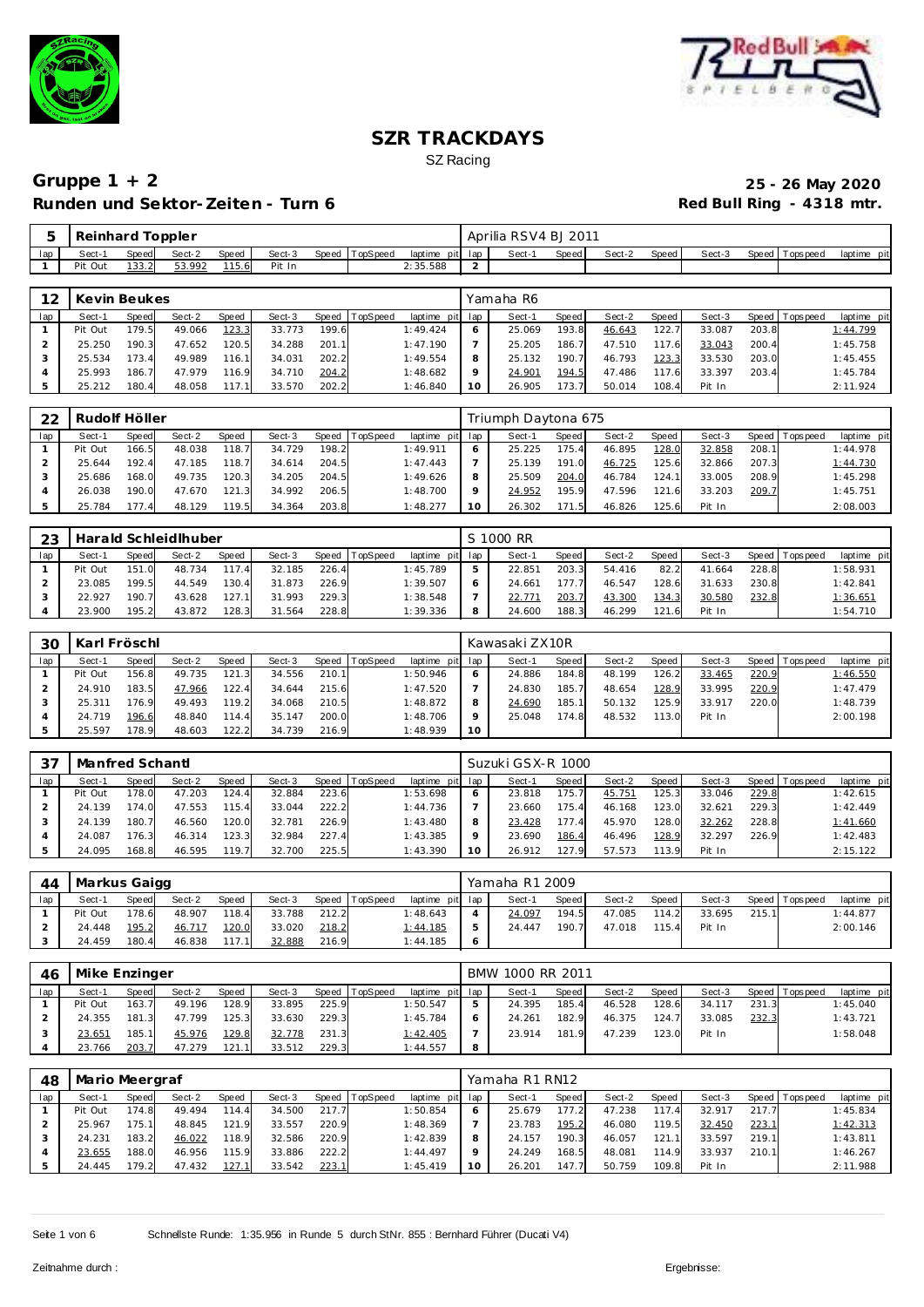



| 49  |         |       | Andreas Prettenhofer |       |        |       |                |                 |         | Honda CBR 1000RR BJ 2012 |       |        |       |        |       |                |             |
|-----|---------|-------|----------------------|-------|--------|-------|----------------|-----------------|---------|--------------------------|-------|--------|-------|--------|-------|----------------|-------------|
| lap | Sect-1  | Speed | Sect-2               | Speed | Sect-3 |       | Speed TopSpeed | laptime pit lap |         | Sect-1                   | Speed | Sect-2 | Speed | Sect-3 |       | Speed Topspeed | laptime pit |
|     | Pit Out | 171.0 | 51.314               | 114.9 | 35.280 | 211.8 |                | 1:54.432        |         | 24.152                   | 185.4 | 47.869 | 116.4 | 33.856 | 221.3 |                | 1:45.877    |
|     | 24.944  | 192.0 | 48.028               | 119.2 | 33.911 | 218.2 |                | 1:46.883        |         | 24.110                   | 184.4 | 49.334 | 118.4 | 33.952 | 219.1 |                | 1:47.396    |
|     | 24.212  | 194.5 | 48.585               | 116.6 | 34.494 | 219.5 |                | 1:47.291        | 8       | 24.913                   | 175.1 | 48.539 | 114.2 | 34.120 | 220.0 |                | 1:47.572    |
|     | 24.702  | 184.8 | 49.226               | 111.3 | 34.455 | 220.4 |                | 1:48.383        | $\circ$ | 24.800                   | 182.6 | 48.837 | 110.2 | Pit In |       |                | 2:00.322    |
|     | 25.533  | 176.0 | 49.888               | 111.6 | 34.298 | 220.4 |                | 1:49.719        | 10      |                          |       |        |       |        |       |                |             |

| 49  |                                                                |       | Günter Schmidinger |       |        |       |                 |          | Honda VFR400/ Yamaha R6 2003 |        |          |        |                 |             |  |
|-----|----------------------------------------------------------------|-------|--------------------|-------|--------|-------|-----------------|----------|------------------------------|--------|----------|--------|-----------------|-------------|--|
| lap | Speed TopSpeed<br>Speed<br>Sect-3<br>Sect-2<br>Speed<br>Sect-1 |       |                    |       |        |       | laptime pit lap | Sect-1   | Speed                        | Sect-2 | Speed,   | Sect-3 | Speed Tops peed | laptime pit |  |
|     | Pit Out                                                        | 173.7 |                    | 116.6 | 36.541 | 193.5 |                 | 2:01.327 | 26.146                       | 186.7  | 1:08.318 | 58.1   | Pit In          |             |  |

| 52  | Günter Zach |       |        |       |        |       |                |                 |   | Ducati Panigale V4 BJ 2020 |       |        |       |        |       |                 |             |
|-----|-------------|-------|--------|-------|--------|-------|----------------|-----------------|---|----------------------------|-------|--------|-------|--------|-------|-----------------|-------------|
| lap | Sect-1      | Speed | Sect-2 | Speed | Sect-3 |       | Speed TopSpeed | laptime pit lap |   | Sect-1                     | Speed | Sect-2 | Speed | Sect-3 |       | Speed Tops peed | laptime pit |
|     | Pit Out     | 172.1 | 47.447 | 114.2 | 33.818 | 216.9 |                | 1:50.681        | 5 | 24.193                     | 174.8 | 47.699 | 125.6 | 33.737 | 226.4 |                 | 1:45.629    |
|     | 24.016      | 193.8 | 45.939 | 125.0 | 33.329 | 222.7 |                | 1:43.284        |   | 23.859                     | 201.4 | 45.258 | 125.3 | 32.936 | 225.0 |                 | 1:42.053    |
|     | 23.754      | 189.7 | 46.855 | 116.4 | 34.511 | 222.2 |                | 1:45.120        |   | 23.748                     | 201.7 | 46.024 | 123.9 | 34.453 | 224.1 |                 | 1:44.225    |
|     | 24.522      | 168.8 | 47.076 | 121.9 | 33.905 | 225.0 |                | 1:45.503        | 8 | 23.752                     | 212.9 | 48.790 | 129.8 | Pit In |       |                 | 2:02.167    |

| 59  |         |       | Raphael Hoffmann |       |        |       |                 |             |     | BMW S1000 RR 2015 |       |        |        |        |       |            |             |
|-----|---------|-------|------------------|-------|--------|-------|-----------------|-------------|-----|-------------------|-------|--------|--------|--------|-------|------------|-------------|
| lap | Sect-1  | Speed | Sect-2           | Speed | Sect-3 | Speed | <b>TopSpeed</b> | laptime pit | lap | Sect-1            | Speed | Sect-2 | Speed  | Sect-3 | Speed | Tops pee d | laptime pit |
|     | Pit Out | 179.5 | 49.749           | 118.9 | 33.255 | 229.8 |                 | I:48.186    |     | 22.987            | 192.4 | 45.518 | 127.4  | 32.470 | 229.8 |            | 1:40.975    |
|     | 23.547  | 196.6 | 45.862           | 125.0 | 32.901 | 230.3 |                 | 1:42.310    |     | 22.963            | 199.9 | 45.374 | 124.1  | 32.574 | 235.3 |            | 1:40.911    |
|     | 23.173  | 201.7 | 45.639           | 116.9 | 32.870 | 230.3 |                 | 1:41.682    |     | 22.874            | 200.2 | 44.641 | 125.9  | 32.143 | 232.8 |            | 1:39.658    |
|     | 23.163  | 200.2 | 45.088           | 127.1 | 32.101 | 231.8 |                 | 1:40.352    |     | 22.69'            | 215.9 | 44.473 | i 25.6 | 31.905 | 236.3 |            | 1:39.069    |
|     | 22.834  | 207.2 | 45.326           | 115.6 | 32.341 | 231.3 |                 | 1:40.501    |     | 23.350            | 208.4 | 46.825 | 118.9  | Pit In |       |            | 1:53.240    |

|     | JH Johann Haas |       |        |       |        |       |                  |                 |    | KTM RC8 |         |        |       |        |       |                |             |
|-----|----------------|-------|--------|-------|--------|-------|------------------|-----------------|----|---------|---------|--------|-------|--------|-------|----------------|-------------|
| lap | Sect-1         | Speed | Sect-2 | Speed | Sect-3 |       | Speed   TopSpeed | laptime pit lap |    | Sect-1  | Speed I | Sect-2 | Speed | Sect-3 |       | Speed Topspeed | laptime pit |
|     | Pit Out        | 178.0 | 47.785 | 113.0 | 33.336 | 214.3 |                  | 1:47.924        |    | 23.437  | 190.3   | 45.452 | 132.4 | 33.424 | 214.7 |                | 1:42.313    |
|     | 24.160         | 197.3 | 46.554 | 125.0 | 32.320 | 213.0 |                  | 1:43.034        |    | 23.472  | 201.4   | 44.911 | 133.3 | 32.556 | 216.4 |                | 1:40.939    |
|     | 24.104         | 194.5 | 45.468 | 123.0 | 32.959 | 215.1 |                  | 1:42.531        |    | 23.626  | 204.0   | 45.281 | 125.3 | 32.988 | 211.8 |                | 1:41.895    |
|     | 23.895         | 197.7 | 46.042 | 124.1 | 32.257 | 210.1 |                  | 1:42.194        |    | 23.884  | 208.4   | 46.111 | 121.6 | Pit In |       |                | 1:59.636    |
|     | 23.759         | 206.0 | 44.710 | 129.2 | 31.751 | 218.2 |                  | 1:40.220        | 10 |         |         |        |       |        |       |                |             |

| 67  | Manfred Jedinger |       |        |       |        |       |          |                 |    | Honda CBR 1000 2008 |         |        |       |        |       |                 |             |
|-----|------------------|-------|--------|-------|--------|-------|----------|-----------------|----|---------------------|---------|--------|-------|--------|-------|-----------------|-------------|
| lap | Sect-1           | Speed | Sect-2 | Speed | Sect-3 | Speed | TopSpeed | laptime pit lap |    | Sect-1              | Speed I | Sect-2 | Speed | Sect-3 |       | Speed Tops peed | laptime pit |
|     | Pit Out          | 145.1 | 52.609 | 119.2 | 36.226 | 202.2 |          | 1:59.335        |    | 25.141              | 180.1   | 47.959 | 120.5 | 34.190 | 211.8 |                 | 1:47.290    |
|     | 25.968           | 176.3 | 49.583 | 118.4 | 34.880 | 207.7 |          | 1:50.431        |    | 25.071              | 177.7   | 48.204 | 118.9 | 34.470 | 208.9 |                 | 1:47.745    |
|     | 26.212           | 181.9 | 48.957 | 119.5 | 34.211 | 209.3 |          | 1:49.380        |    | 25.243              | 178.0   | 48.100 | 119.5 | 34.052 | 204.2 |                 | 1:47.395    |
|     | 25.481           | 181.0 | 48.583 | 121.3 | 34.625 | 211.4 |          | 1:48.689        |    | 26.914              | 157.7   | 49.863 | 116.4 | Pit In |       |                 | 2:01.721    |
|     | 25.528           | 179.8 | 48.481 | 119.2 | 34.513 | 212.2 |          | 1:48.522        | 10 |                     |         |        |       |        |       |                 |             |

| 70  |         | Günter Rumpf<br>Speed TopSpeed<br>Sect-3<br>Sect-2<br>Speed<br>Speed<br>110.4<br>197.1<br>155.2<br>52.632<br>36.392<br>195.7<br>169.9<br>50.909<br>113.2<br>35.351 |        |       |        |       |  |                 |         | Yamaha R6 2008 |       |        |       |        |       |                 |             |
|-----|---------|--------------------------------------------------------------------------------------------------------------------------------------------------------------------|--------|-------|--------|-------|--|-----------------|---------|----------------|-------|--------|-------|--------|-------|-----------------|-------------|
| lap | Sect-1  |                                                                                                                                                                    |        |       |        |       |  | laptime pit lap |         | Sect-1         | Speed | Sect-2 | Speed | Sect-3 |       | Speed Tops peed | laptime pit |
|     | Pit Out |                                                                                                                                                                    |        |       |        |       |  | 1:59.838        |         | 26.054         | 188.3 | 50.568 | 108.0 | 35.051 | 201.5 |                 | 1:51.673    |
|     | 26.575  |                                                                                                                                                                    |        |       |        |       |  | 1:52.835        |         | 26.805         | 181.3 | 50.118 | 119.2 | 35.013 | 197.1 |                 | 1:51.936    |
|     | 26.524  | 174.3                                                                                                                                                              | 49.562 | 115.1 | 35.455 | 191.8 |  | 1:51.541        | 8       | 26.022         | 182.6 | 52.196 | 118.9 | 34.757 | 197.4 |                 | 1:52.975    |
|     | 26.496  | 184.8                                                                                                                                                              | 50.234 | 116.4 | 35.324 | 194.9 |  | 1:52.054        | $\circ$ | 26.060         | 176.6 | 50.274 | 110.4 | Pit In |       |                 | 2:04.585    |
|     | 26.343  | 186.7                                                                                                                                                              | 48.975 | 120.5 | 35.015 | 201.5 |  | 1:50.333        | 10      |                |       |        |       |        |       |                 |             |

| $\overline{\phantom{a}}$ | Mario Schmid |                                                                                       |        |       |        |       |  |          |              | Yamaha R6 2011 |       |        |       |        |       |                   |             |
|--------------------------|--------------|---------------------------------------------------------------------------------------|--------|-------|--------|-------|--|----------|--------------|----------------|-------|--------|-------|--------|-------|-------------------|-------------|
| lap                      | Sect-1       | Speed TopSpeed<br>Sect-3<br>Sect-2<br><b>Speed</b><br>laptime pit lap<br><b>Speed</b> |        |       |        |       |  |          |              | Sect-1         | Speed | Sect-2 | Speed | Sect-3 |       | Speed   Tops peed | laptime pit |
|                          | Pit Out      | 49.8                                                                                  | 51.806 | 110.0 | 36.549 | 192.2 |  | 1:58.799 | $\sim$       | 26.381         | 173.4 | 51.021 | 115.9 | 35.718 | 190.5 |                   | 1:53.120    |
| ∸                        | 26.698       | 178.0                                                                                 | 50.787 | 113.4 | 35.463 | 195.7 |  | 1:52.948 | $\leftarrow$ | 26.686         | 172.6 | 51.231 | 114.2 | Pit In |       |                   | 2:05.366    |

|     |         |       | Christian Heimbuchner |       |        |       |                |                 |    | <b>BMW S1000RR 2010</b> |              |        |                        |        |       |                |             |
|-----|---------|-------|-----------------------|-------|--------|-------|----------------|-----------------|----|-------------------------|--------------|--------|------------------------|--------|-------|----------------|-------------|
| lap | Sect-1  | Speed | Sect-2                | Speed | Sect-3 |       | Speed TopSpeed | laptime pit lap |    | Sect-1                  | <b>Speed</b> | Sect-2 | Speed                  | Sect-3 |       | Speed Topspeed | laptime pit |
|     | Pit Out | 181.6 | 49.302                | 116.6 | 33.636 | 226.9 |                | 1:49.239        | O  | 23.812                  | 204.4        | 45.279 | 130.8                  | 34.486 | 229.8 |                | 1:43.577    |
|     | 23.751  | 195.9 | 45.766                | 131.7 | 32.511 | 228.3 |                | 1:42.028        |    | 23.908                  | 193.8        | 45.529 | 133.0                  | 32.477 | 232.3 |                | 1:41.914    |
|     | 24.127  | 183.5 | 46.585                | 126.8 | 32.463 | 229.3 |                | 1:43.175        | 8  | 25.657                  | 182.6        | 46.108 | 131.                   | 32.974 | 226.9 |                | 1:44.739    |
|     | 24.820  | 183.2 | 48.372                | 121.9 | 33.532 | 228.8 |                | 1:46.724        |    | 23.897                  | 191.7        | 45.231 | 135.3                  | 32.975 | 227.8 |                | 1:42.103    |
|     | 23.622  | 191.0 | 45.261                | 133.0 | 32.194 | 229.3 |                | 1:41.077        | 10 | 23.812                  | 192.7        | 45.589 | 131.<br>$\overline{4}$ | Pit In |       |                | 1:51.128    |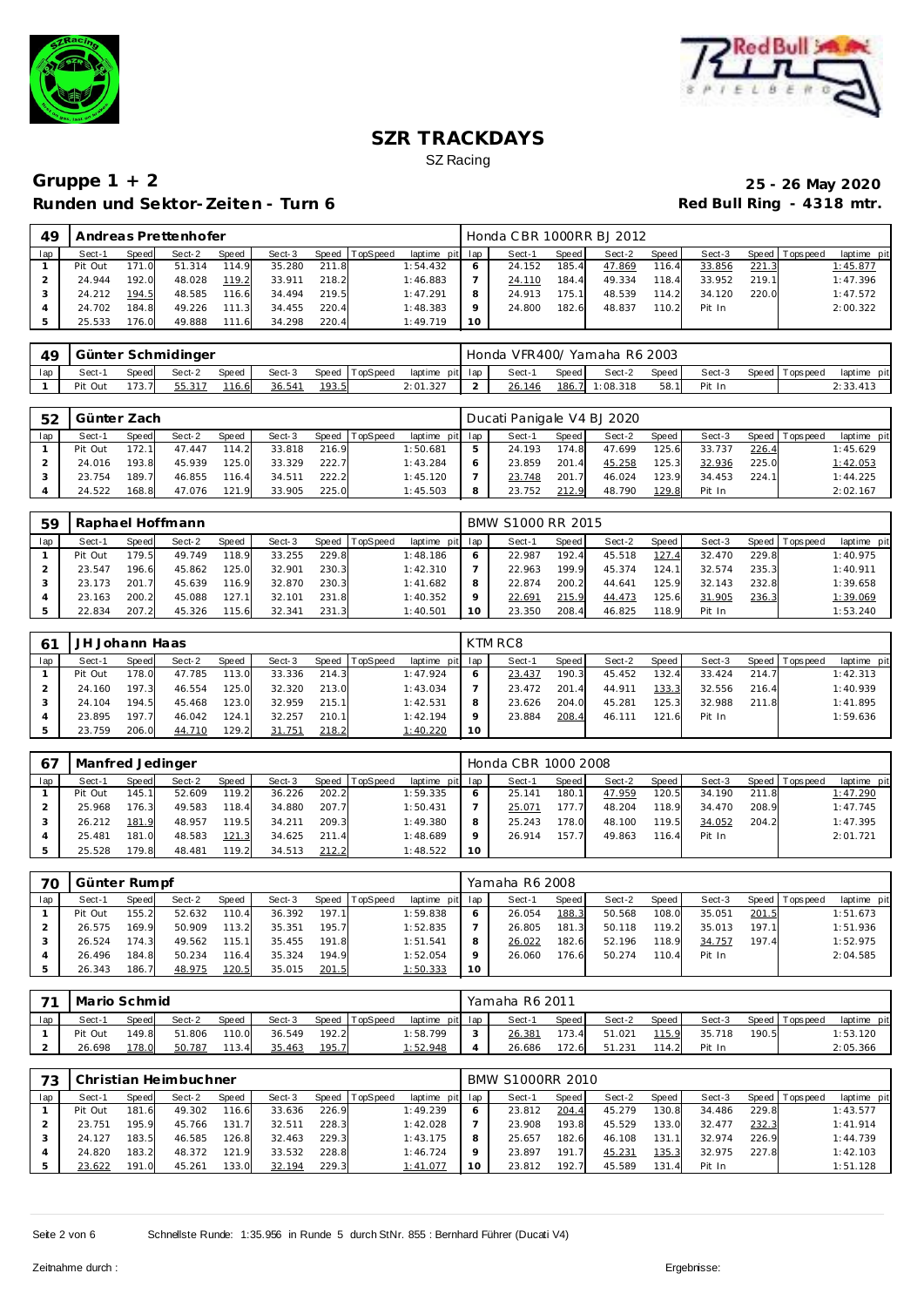



| 76  | Markus Klossner |       |        |       |        |       |                |                 |    | Honda CBR 1000 RR 2010 |       |        |       |        |       |                   |             |
|-----|-----------------|-------|--------|-------|--------|-------|----------------|-----------------|----|------------------------|-------|--------|-------|--------|-------|-------------------|-------------|
| lap | Sect-1          | Speed | Sect-2 | Speed | Sect-3 |       | Speed TopSpeed | laptime pit lap |    | Sect-1                 | Speed | Sect-2 | Speed | Sect-3 |       | Speed   Tops peed | laptime pit |
|     | Pit Out         | 165.4 | 51.600 | 119.7 | 34.892 | 214.3 |                | 1:53.174        |    | 25.432                 | 179.2 | 48.075 | 121.3 | 34.826 | 215.6 |                   | 1:48.333    |
|     | 25.669          | 169.1 | 49.765 | 113.0 | 35.069 | 213.4 |                | 1:50.503        |    | 24.989                 | 186.7 | 48.198 | 121.6 | 34.156 | 216.4 |                   | 1:47.343    |
|     | 25.841          | 159.1 | 50.357 | 121.1 | 34.070 | 215.6 |                | 1:50.268        | 8  | 24.852                 | 177.2 | 48.022 | 122.2 | 34.067 | 216.4 |                   | 1:46.941    |
|     | 25.112          | 184.4 | 48.543 | 120.3 | 35.016 | 214.3 |                | 1:48.671        |    | 25.394                 | 170.4 | 48.447 | 115.9 | Pit In |       |                   | 2:00.491    |
|     | 25.258          | 179.8 | 48.896 | 116.6 | 35.244 | 215.1 |                | 1:49.398        | 10 |                        |       |        |       |        |       |                   |             |

| 80  |         | Ewald Schreiner<br>Sect-2<br>Sect-3<br><b>TopSpeed</b><br>Speed<br>Speed<br>Speed   T<br>206.0<br>45.854<br>127.4<br>32.168<br>226.4<br>229.8<br>206.8<br>44.484<br>130.4<br>31.975<br>211.3<br>126.8<br>231.8<br>43.443<br>31.143 |        |       |        |       |  |                 |    | Kawasaki ZX10R 2016 |       |        |       |        |       |                |             |
|-----|---------|------------------------------------------------------------------------------------------------------------------------------------------------------------------------------------------------------------------------------------|--------|-------|--------|-------|--|-----------------|----|---------------------|-------|--------|-------|--------|-------|----------------|-------------|
| lap | Sect-1  |                                                                                                                                                                                                                                    |        |       |        |       |  | laptime pit lap |    | Sect-1              | Speed | Sect-2 | Speed | Sect-3 |       | Speed Topspeed | laptime pit |
|     | Pit Out |                                                                                                                                                                                                                                    |        |       |        |       |  | 1:41.274        |    | 22.684              | 200.6 | 43.797 | 126.5 | 31.710 | 234.3 |                | 1:38.191    |
|     | 23.038  |                                                                                                                                                                                                                                    |        |       |        |       |  | 1:39.497        | 8  | 22.652              | 214.2 | 43.543 | 128.0 | 31.859 | 231.8 |                | 1:38.054    |
|     | 22.818  |                                                                                                                                                                                                                                    |        |       |        |       |  | 1:37.404        |    | 22.416              | 210.4 | 44.149 | 128.0 | 31.408 | 234.3 |                | 1:37.973    |
|     | 22.660  | 230.8                                                                                                                                                                                                                              | 43.903 | 126.2 | 31.860 | 229.3 |  | 1:38.423        | 10 | 22.679              | 212.9 | 44.752 | 120.0 | 32.102 | 233.3 |                | 1:39.533    |
|     | 23.227  | 210.4                                                                                                                                                                                                                              | 43.278 | 122.4 | 31.165 | 232.3 |  | 1:37.670        |    | 23.637              | 217.2 | 44.457 | 124.7 | Pit In |       |                | 1:51.677    |
|     | 22.858  | 206.8                                                                                                                                                                                                                              | 43.457 | 130.4 | 31.084 | 233.3 |  | 1:37.399        | 12 |                     |       |        |       |        |       |                |             |

| -86 | JH Stefan Rosner |       |        |       |        |       |                  |             |         | Yamaha R6 |       |        |       |        |       |                   |             |
|-----|------------------|-------|--------|-------|--------|-------|------------------|-------------|---------|-----------|-------|--------|-------|--------|-------|-------------------|-------------|
| lap | Sect-1           | Speed | Sect-2 | Speed | Sect-3 |       | Speed   TopSpeed | laptime pit | lap     | Sect-1    | Speed | Sect-2 | Speed | Sect-3 |       | Speed   Tops peed | laptime pit |
|     | Pit Out          | 160.5 | 48.894 | 121.1 | 34.062 | 199.3 |                  | 1:50.902    | 6       | 24.990    | 182.9 | 46.423 | 120.0 | 33.526 | 204.5 |                   | 1:44.939    |
|     | 25.650           | 176.6 | 48.167 | 126.5 | 33.226 | 200.4 |                  | 1:47.043    |         | 24.860    | 181.9 | 46.540 | 126.2 | 33.211 | 202.6 |                   | 1:44.611    |
|     | 25.026           | 191.3 | 46.749 | 125.9 | 33.137 | 202.2 |                  | 1:44.912    | 8       | 24.710    | 191.3 | 45.723 | 128.9 | 32.796 | 202.6 |                   | 1:43.229    |
|     | 24.739           | 189.0 | 46.360 | 121.1 | 34.011 | 203.0 |                  | 1:45.110    | $\circ$ | 24.698    | 187.3 | 46.955 | 125.9 | Pit In |       |                   | 1:56.969    |
|     | 25.005           | 192.0 | 47.915 | 118.9 | 33.657 | 201.9 |                  | 1:46.577    | 10      |           |       |        |       |        |       |                   |             |

| 89  |         |       | Johann Kerschbaumer |       |        |       |                  |                 | Yamaha R1 BJ2015 |       |          |       |        |       |                |             |
|-----|---------|-------|---------------------|-------|--------|-------|------------------|-----------------|------------------|-------|----------|-------|--------|-------|----------------|-------------|
| lap | Sect-1  | Speed | Sect-2              | Speed | Sect-3 |       | Speed   TopSpeed | laptime pit lap | Sect-1           | Speed | Sect-2   | Speed | Sect-3 |       | Speed Topspeed | laptime pit |
|     | Pit Out | 178.9 | 46.241              | 126.5 | 32.312 | 225.0 |                  | 1:49.427        | 23.405           | 201.0 | 44.589   | 131.7 | 32.228 | 226.9 |                | 1:40.222    |
|     | 23.395  | 191.7 | 45.504              | 130.4 | 32.539 | 228.3 |                  | 1:41.438        | 23.494           | 187.3 | 1:03.339 | 72.4  | 34.026 | 227.4 |                | 2:00.859    |
|     | 23.575  | 196.2 | 45.348              | 128.0 | 32.240 | 225.0 |                  | 1:41.163        | 23.681           | 191.0 | 44.875   | 121.9 | 32.360 | 227.8 |                | 1:40.916    |
|     | 23.460  | 198.4 | 44.777              | 129.2 | 32.304 | 227.4 |                  | 1:40.541        | 23.936           | 191.0 | 45.218   | 125.6 | 32.326 | 226.9 |                | 1:41.480    |
|     | 24.056  | 188.3 | 44.447              | 132.7 | 32.199 | 223.1 |                  | 1:40.702        | 29.634           | 147.1 | 56.699   | 94.2  | Pit In |       |                | 2:22.275    |

| 90  | Mario Gastinger                                                                 |       |        |        |        |       |  |          |    | Yamaha R6 RJ27 2018 |       |        |       |        |       |                |             |
|-----|---------------------------------------------------------------------------------|-------|--------|--------|--------|-------|--|----------|----|---------------------|-------|--------|-------|--------|-------|----------------|-------------|
| lap | Sect-2<br>Speed   TopSpeed<br>Sect-3<br>laptime pit<br>Sect-1<br>Speed<br>Speed |       |        |        |        |       |  |          |    | Sect-1              | Speed | Sect-2 | Speed | Sect-3 |       | Speed Topspeed | laptime pit |
|     | Pit Out                                                                         | 188.3 | 46.835 | 135.0  | 33.105 | 204.5 |  | 1:46.048 | 6  | 23.978              | 210.4 | 44.492 | 135.0 | 33.511 | 205.3 |                | 1:41.981    |
|     | 24.279                                                                          | 204.8 | 44.852 | 138.8  | 32.798 | 205.3 |  | 1:41.929 |    | 23.907              | 201.4 | 45.686 | 136.0 | 32.355 | 212.6 |                | 1:41.948    |
|     | 24.218                                                                          | 205.6 | 45.290 | 126.5  | 33.210 | 209.7 |  | 1:42.718 | 8  | 24.053              | 200.6 | 44.860 | 115.6 | 32.834 | 209.3 |                | 1:41.747    |
|     | 24.257                                                                          | 199.9 | 45.447 | 131.7  | 32.386 | 208.5 |  | 1:42.090 | Q  | 23.929              | 207.2 | 44.724 | 139.5 | 32.283 | 210.1 |                | 1:40.936    |
|     | 23.993                                                                          | 208.4 | 44.702 | 137.11 | 32.031 | 208.9 |  | 1:40.726 | 10 | 32.257              | 122.9 | 57.187 | 116.9 | Pit In |       |                | 2:19.956    |

| 95  | Michael Gastinger |       |        |       |        |       |          |                 |         | Honda C BR 600RR 2008 |       |        |                       |        |       |                 |             |
|-----|-------------------|-------|--------|-------|--------|-------|----------|-----------------|---------|-----------------------|-------|--------|-----------------------|--------|-------|-----------------|-------------|
| lap | Sect-1            | Speed | Sect-2 | Speed | Sect-3 | Speed | TopSpeed | laptime pit lap |         | Sect-1                | Speed | Sect-2 | Speed                 | Sect-3 |       | Speed Tops peed | laptime pit |
|     | Pit Out           | 171.0 | 49.751 | 128.6 | 32.939 | 203.8 |          | 1:48.328        | O       | 25.484                | 187.3 | 46.437 | 133.3                 | 33.540 | 211.4 |                 | 1:45.461    |
|     | 24.502            | 190.3 | 45.608 | 133.0 | 33.197 | 208.9 |          | 1:43.307        |         | 25.459                | 178.3 | 46.743 | 137.4                 | 32.486 | 211.4 |                 | 1:44.688    |
|     | 24.913            | 185.4 | 47.090 | 135.7 | 33.898 | 205.7 |          | 1:45.901        | 8       | 25.084                | 206.8 | 45.724 | 131<br>$\overline{A}$ | 33.196 | 210.5 |                 | 1:44.004    |
|     | 25.358            | 180.4 | 46.957 | 134.3 | 34.544 | 210.1 |          | 1:46.859        | $\circ$ | 24.614                | 195.9 | 46.534 | 126.8                 | 33.568 | 207.7 |                 | 1:44.716    |
|     | 24.952            | 197.3 | 48.675 | 119.7 | 35.397 | 208.1 |          | 1:49.024        | 10      | 24.583                | 180.7 | 48.118 | 126.5                 | Pit In |       |                 | 1:55.315    |

| 99  | Franz Berger |        |        |       |        |       |                |                 |         | GSX-R1000 |       |        |       |        |       |                |             |
|-----|--------------|--------|--------|-------|--------|-------|----------------|-----------------|---------|-----------|-------|--------|-------|--------|-------|----------------|-------------|
| lap | Sect-1       | Speed  | Sect-2 | Speed | Sect-3 |       | Speed TopSpeed | laptime pit lap |         | Sect-1    | Speed | Sect-2 | Speed | Sect-3 |       | Speed Topspeed | laptime pit |
|     | Pit Out      | 150.0  | 50.217 | 120.8 | 35.382 | 177.3 |                | 1:52.467        | 6       | 29.020    | 165.7 | 48.308 | 125.0 | 33.229 | 219.5 |                | 1:50.557    |
|     | 25.283       | 175.4  | 47.630 | 123.0 | 33.890 | 213.4 |                | 1:46.803        |         | 24.733    | 182.6 | 48.853 | 113.9 | 33.579 | 217.7 |                | 1:47.165    |
|     | 24.497       | 175.11 | 48.945 | 118.2 | 35.075 | 162.2 |                | 1:48.517        | 8       | 23.764    | 199.1 | 47.963 | 123.6 | 32.785 | 220.9 |                | 1:44.512    |
|     | 28.366       | 191.3  | 46.034 | 127.4 | 39.418 | 219.5 |                | 1:53.818        | $\circ$ | 24.010    | 194.5 | 47.086 | 111   | Pit In |       |                | 2:00.762    |
|     | 24.053       | 184.1  | 45.306 | 125.3 | 33.202 | 220.9 |                | 1:42.561        | 10      |           |       |        |       |        |       |                |             |

| 113 | Florian Luger |       |        |        |        |       |          |             |     | <b>BMW 1000RR</b> |       |        |       |        |       |                |             |
|-----|---------------|-------|--------|--------|--------|-------|----------|-------------|-----|-------------------|-------|--------|-------|--------|-------|----------------|-------------|
| lap | Sect-1        | Speed | Sect-2 | Speed  | Sect-3 | Speed | TopSpeed | laptime pit | lap | Sect-1            | Speed | Sect-2 | Speed | Sect-3 |       | Speed Topspeed | laptime pit |
|     | Pit Out       | 179.5 | 49.429 | 118.7  | 33.756 | 226.4 |          | 1:48.236    | O   | 24.552            | 153.2 | 47.612 | 118.2 | 33.756 | 231.3 |                | 1:45.920    |
|     | 23.918        | 190.3 | 47.895 | 120.3  | 33.483 | 227.4 |          | 1:45.296    |     | 24.078            | 187.3 | 47.283 | 118.2 | 33.848 | 232.8 |                | 1:45.209    |
|     | 24.105        | 189.7 | 47.344 | 112.7  | 33.248 | 227.4 |          | 1:44.697    | 8   | 24.706            | 186.7 | 47.917 | 116.9 | 33.456 | 232.3 |                | 1:46.079    |
|     | 24.086        | 175.1 | 47.345 | 115.11 | 34.310 | 230.3 |          | 1:45.741    | Q   | 23.326            | 180.1 | 46.914 | 122.7 | 32.641 | 230.8 |                | 1:42.881    |
|     | 24.122        | 166.7 | 47.438 | 112.0  | 33.979 | 226.9 |          | 1:45.539    | 10  | 25.044            | 141.9 | 49.516 | 94.9  | Pit In |       |                | 2:05.589    |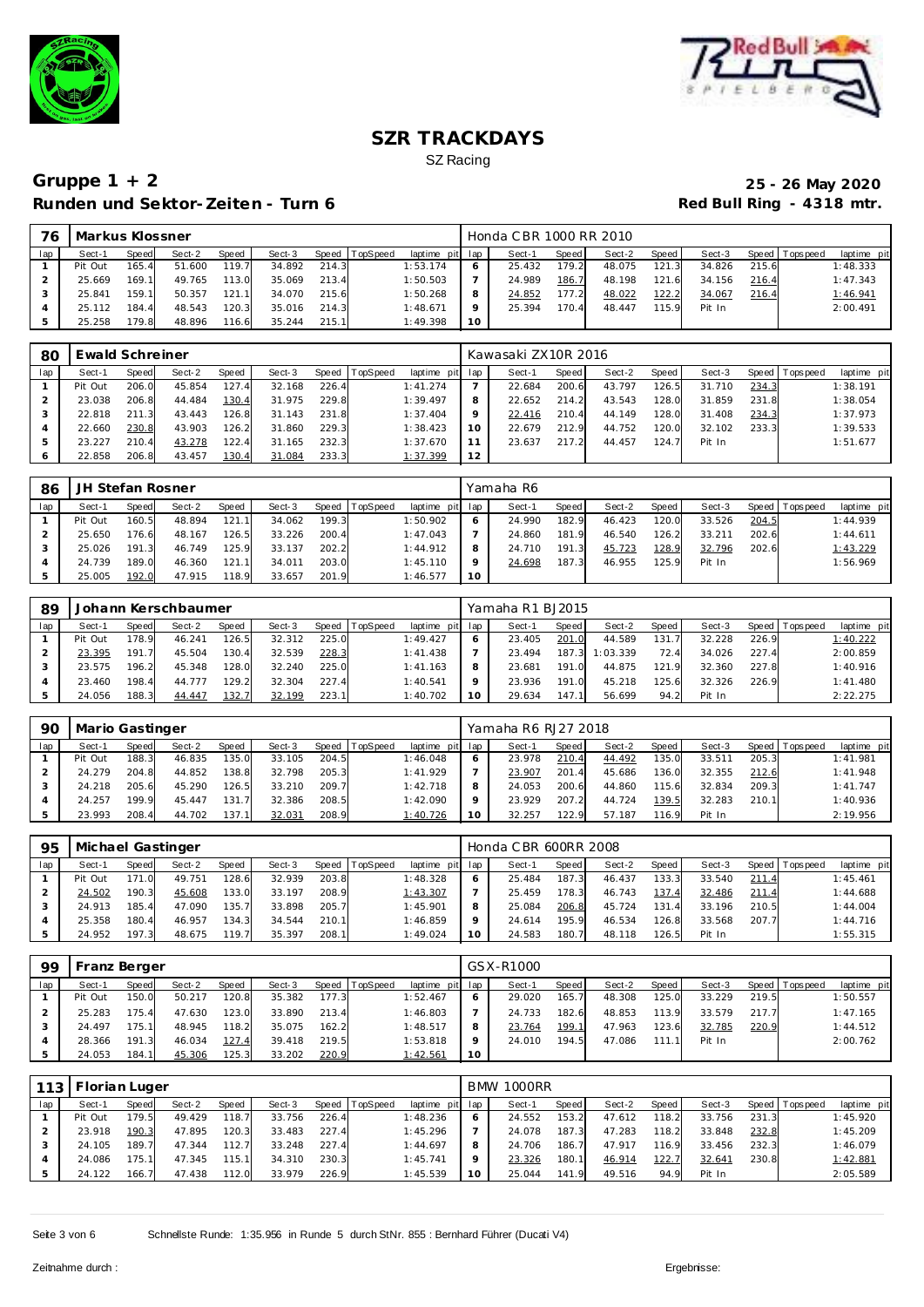



| 101 | Patrick Reicher |              |        |              |        |       |                |                 |   | BMW S1000RR |       |        |       |        |                   |             |
|-----|-----------------|--------------|--------|--------------|--------|-------|----------------|-----------------|---|-------------|-------|--------|-------|--------|-------------------|-------------|
| lap | Sect-1          | <b>Speed</b> | Sect-2 | <b>Speed</b> | Sect-3 |       | Speed TopSpeed | laptime pit lap |   | Sect-1      | Speed | Sect-2 | Speed | Sect-3 | Speed   Tops peed | laptime pit |
|     | Pit Out         | 138.8        | 53.377 | 104.7        | 37.245 | 184.3 |                | 1:59.805        |   | 27.515      | 168.5 | 49.552 | 107.8 | Pit In |                   | 2:07.336    |
|     | 25.548          | 185.7        | 48.356 | 123.0        | 33.793 | 211.8 |                | 1:47.697        | 4 |             |       |        |       |        |                   |             |

| 138 |         |       | Gerhard Kitzbichler |                       |        |       |                |                 |    | S1000RR BJ 2014 |       |        |       |        |       |                 |             |
|-----|---------|-------|---------------------|-----------------------|--------|-------|----------------|-----------------|----|-----------------|-------|--------|-------|--------|-------|-----------------|-------------|
| lap | Sect-1  | Speed | Sect-2              | Speed                 | Sect-3 |       | Speed TopSpeed | laptime pit lap |    | Sect-1          | Speed | Sect-2 | Speed | Sect-3 |       | Speed Tops peed | laptime pit |
|     | Pit Out | 182.6 | 44.947              | 131<br>$\overline{A}$ | 32.253 | 227.8 |                | 1:42.547        |    | 23.093          | 210.8 | 43.722 | 134.0 | 31.293 | 230.3 |                 | 1:38.108    |
|     | 23.422  | 202.1 | 45.411              | 132.7                 | 31.736 | 229.3 |                | 1:40.569        |    | 22.752          | 210.4 | 43.011 | 133.0 | 31.659 | 231.3 |                 | 1:37.422    |
|     | 23.152  | 207.2 | 44.089              | 130.4                 | 31.590 | 226.9 |                | 1:38.831        |    | 23.366          | 195.9 | 43.745 | 129.5 | 31.601 | 231.8 |                 | 1:38.712    |
|     | 23.115  | 206.4 | 44.023              | 135.7                 | 31.579 | 228.3 |                | 1:38.717        |    | 23.862          | 204.0 | 43.842 | 133.7 | 31.616 | 224.5 |                 | 1:39.320    |
|     | 23.030  | 204.0 | 44.302              | 141.0                 | 31.271 | 228.8 |                | 1:38.603        | 10 | 24.099          | 188.0 | 46.910 | 119.7 | Pit In |       |                 | 1:58.021    |

| 141 |         |              | JH Christian Lobmayr |       |        |       |                |                 |   | Yamaha R6 |              |        |       |        |       |                |             |
|-----|---------|--------------|----------------------|-------|--------|-------|----------------|-----------------|---|-----------|--------------|--------|-------|--------|-------|----------------|-------------|
| lap | Sect-1  | <b>Speed</b> | Sect-2               | Speed | Sect-3 |       | Speed TopSpeed | laptime pit lap |   | Sect-1    | <b>Speed</b> | Sect-2 | Speed | Sect-3 |       | Speed Topspeed | laptime pit |
|     | Pit Out | 172.3        | 47.557               | 137.1 | 32.154 | 206.5 |                | 1:45.032        | 5 | 24.164    | 181.6        | 46.878 | 138.8 | 32.107 | 207.7 |                | 1:43.149    |
|     | 24.705  | 181.9        | 45.830               | 136.0 | 32.160 | 206.5 |                | 1:42.695        | 6 | 24.354    | 170.4        | 46.841 | 135.0 | 33.650 | 209.7 |                | 1:44.845    |
|     | 24.424  | 178.9        | 46.106               | 137.4 | 31.547 | 206.9 |                | 1:42.077        |   | 24.763    | 192.7        | 46.139 | 130.1 | Pit In |       |                | 2:06.043    |
|     | 24.045  | 198.0        | 44.343               | 139.2 | 31.833 | 207.7 |                | 1:40.221        | 8 |           |              |        |       |        |       |                |             |

| 145 | I Werner Tuscher |              |        |       |        |       |                |                 | BMW S1000RR |         |        |         |        |       |                   |             |
|-----|------------------|--------------|--------|-------|--------|-------|----------------|-----------------|-------------|---------|--------|---------|--------|-------|-------------------|-------------|
| lap | Sect-1           | <b>Speed</b> | Sect-2 | Speed | Sect-3 |       | Speed TopSpeed | laptime pit lap | Sect-1      | Speed I | Sect-2 | Speed I | Sect-3 |       | Speed   Tops peed | laptime pit |
|     | Pit Out          | 176.6        | 47.116 | 138.1 | 33.312 | 218.2 |                | 1:45.554        | 23.957      | 174.8   | 47.423 | 123.0   | 34.002 | 224.5 |                   | 1:45.382    |
|     | 24.027           | 178.3        | 46.137 | 129.8 | 33.109 | 224.5 |                | 1:43.273        | 24.351      | 173.2   | 48.088 | 120.3   | Pit In |       |                   | 1:58.562    |
|     | 23.973           | 182.3        | 45.974 | 133.0 | 33.134 | 225.0 |                | 1:43.081        |             |         |        |         |        |       |                   |             |

| 169 | Manfred Kropf |              |        |              |        |       |          |                 |   | Susuki GSXR 1000 L8 |       |        |       |        |       |                |             |
|-----|---------------|--------------|--------|--------------|--------|-------|----------|-----------------|---|---------------------|-------|--------|-------|--------|-------|----------------|-------------|
| lap | Sect-1        | <b>Speed</b> | Sect-2 | <b>Speed</b> | Sect-3 | Speed | TopSpeed | laptime pit lap |   | Sect-1              | Speed | Sect-2 | Speed | Sect-3 |       | Speed Topspeed | laptime pit |
|     | Pit Out       | 168.8        | 49.459 | 120.5        | 34.636 | 218.2 |          | 1:50.775        |   | 24.093              | 180.1 | 47.522 | 120.5 | 33.934 | 214.7 |                | 1:45.549    |
|     | 24.365        | 187.3        | 47.663 | 115.4        | 34.013 | 223.1 |          | 1:46.041        |   | 24.696              | 185.1 | 46.238 | 120.0 | 33.204 | 224.5 |                | 1:44.138    |
|     | 24.367        | 178.0        | 47.469 | 116.6        | 34.748 | 216.4 |          | 1:46.584        |   | 23.938              | 187.3 | 45.961 | 121.6 | 33.716 | 223.1 |                | 1:43.615    |
|     | 24.349        | '75.7'       | 46.758 | 122.7        | 34.093 | 219.1 |          | 1:45.200        | 8 | 23.886              | 185.4 | 48.994 | 116.4 | Pit In |       |                | 2:01.143    |

| 170 |         | Chris Zaiser |        |       |        |       |          |                 |        | MV Augusta F4 1000 |       |        |         |        |       |           |                 |
|-----|---------|--------------|--------|-------|--------|-------|----------|-----------------|--------|--------------------|-------|--------|---------|--------|-------|-----------|-----------------|
| lap | Sect-1  | Speed        | Sect-2 | Speed | Sect-3 | Speed | TopSpeed | laptime pit lap |        | Sect-              | Speed | Sect-2 | Speed i | Sect-3 | Speed | Tops peed | pitl<br>laptime |
|     | Pit Out | 191          | 47.634 | 140.3 | Pit In |       |          | : 56.095        | $\sim$ |                    |       |        |         |        |       |           |                 |

| 335 |         |       | Gerhard Reitzelsdorfer |       |        |       |                |                 |   | Honda CBR 500 BJ 88 |       |        |       |        |       |                 |             |
|-----|---------|-------|------------------------|-------|--------|-------|----------------|-----------------|---|---------------------|-------|--------|-------|--------|-------|-----------------|-------------|
| lap | Sect-1  | Speed | Sect-2                 | Speed | Sect-3 |       | Speed TopSpeed | laptime pit lap |   | Sect-1              | Speed | Sect-2 | Speed | Sect-3 |       | Speed Tops peed | laptime pit |
|     | Pit Out | 140.7 | 58.024                 | 106.9 | 41.129 | 165.9 |                | 2:16.808        | っ | 29.976              | 153.2 | 54.969 | 106.7 | 40.535 | 163.4 |                 | 2:05.480    |
|     | 32.400  | 148.9 | 57.018                 | 97.8  | 39.804 | 166.7 |                | 2:09.222        |   | 34.175              | 153.6 | 55.204 | 106.1 | Pit In |       |                 | 2:21.130    |

|     | 379   Karl Werner Riedler |       |        |              |        |       |          |                 |            | Kawasaki ZX6r 2011 |       |        |       |        |       |                   |                 |
|-----|---------------------------|-------|--------|--------------|--------|-------|----------|-----------------|------------|--------------------|-------|--------|-------|--------|-------|-------------------|-----------------|
| lap | Sect-1                    | Speed | Sect-2 | <b>Speed</b> | Sect-3 | Speed | TopSpeed | laptime pit lap |            | Sect-1             | Speed | Sect-2 | Speed | Sect-3 |       | Speed   Tops peed | laptime pit     |
|     | Pit Out                   | 160.5 | 51.657 | 114.6        | 35.758 | 195.7 |          | 1:56.288        |            | 25.915             | 191.0 | 48.197 | 114.4 | 35.339 | 177.6 |                   | <u>1:49.451</u> |
|     | 26.214                    | 181.9 | 49.399 | 110.2        | 35.236 | 198.5 |          | 1:50.849        | ь          | 26.535             | 191.3 | 48.953 | 112.7 | 37.690 | 113.9 |                   | 1:53.178        |
|     | 25.671                    | 190.3 | 50.572 | 112.7        | 34.975 | 195.7 |          | 1:51.218        | $\epsilon$ |                    |       |        |       |        |       |                   |                 |

| 4721 | Martin Öhlböck |              |        |       |        |       |          |             |     | <b>BMW 1000RR</b> |       |        |       |        |       |                 |             |
|------|----------------|--------------|--------|-------|--------|-------|----------|-------------|-----|-------------------|-------|--------|-------|--------|-------|-----------------|-------------|
| lap  | Sect-1         | <b>Speed</b> | Sect-2 | Speed | Sect-3 | Speed | TopSpeed | laptime pit | lap | Sect-1            | Speed | Sect-2 | Speed | Sect-3 |       | Speed Tops peed | laptime pit |
|      | Pit Out        | 158.6        | 46.897 | 123.6 | 32.395 | 224.5 |          | 1:44.872    | 6   | 23.682            | 176.0 | 44.354 | 126.8 | 31.310 | 228.8 |                 | 1:39.346    |
|      | 23.734         | 178.9        | 45.814 | 108.7 | 32.942 | 227.8 |          | 1:42.490    |     | 23.316            | 181.9 | 44.566 | 125.3 | 33.073 | 226.9 |                 | 1:40.955    |
|      | 24.402         | 174.6        | 46.467 | 116.9 | 31.929 | 223.1 |          | 1:42.798    | 8   | 23.465            | 184.1 | 44.498 | 124.4 | 31.510 | 233.8 |                 | 1:39.473    |
|      | 23.661         | 182.3        | 44.623 | 126.5 | 32.117 | 227.4 |          | 1:40.401    | o   | 24.144            | 175.4 | 45.631 | 124.1 | Pit In |       |                 | 1:54.900    |
|      | 23.355         | 178.9        | 44.782 | 126.5 | 31.770 | 229.8 |          | 1:39.907    | 10  |                   |       |        |       |        |       |                 |             |

| 551 | Robert Hauer |       |        |       |        |       |                |                 |              |        |       |        |       |        |       |                 |             |
|-----|--------------|-------|--------|-------|--------|-------|----------------|-----------------|--------------|--------|-------|--------|-------|--------|-------|-----------------|-------------|
| lap | Sect-1       | Speed | Sect-2 | Speed | Sect-3 |       | Speed TopSpeed | laptime pit lap |              | Sect-1 | Speed | Sect-2 | Speed | Sect-3 |       | Speed Tops peed | laptime pit |
|     | Pit Out      | 168.5 | 48.784 | 123.3 | 33.110 | 214.7 |                | 1:47.508        | <sup>6</sup> | 23.625 | 188.7 | 45.539 | 125.9 | 32.691 | 227.8 |                 | 1:41.855    |
|     | 23.675       | 206.4 | 45.472 | 131.7 | 33.111 | 217.3 |                | 1:42.258        |              | 23.236 | 193.8 | 45.280 | 128.3 | 32.234 | 229.3 |                 | 1:40.750    |
|     | 23.654       | 205.2 | 45.605 | 125.0 | 32.338 | 222.2 |                | 1:41.597        | 8            | 23.433 | 197.7 | 44.642 | 126.8 | 32.325 | 228.3 |                 | 1:40.400    |
|     | 23.270       | 204.8 | 44.594 | 126.2 | 32.701 | 222.7 |                | 1:40.565        |              | 23.215 | 209.2 | 45.364 | 128.6 | 32.340 | 225.0 |                 | 1:40.919    |
|     | 23.158       | 209.6 | 45.575 | 124.1 | 32.712 | 221.3 |                | 1: 41.445       | 10           | 24.021 | 198.4 | 45.069 | 128.3 | Pit In |       |                 | 1:53.063    |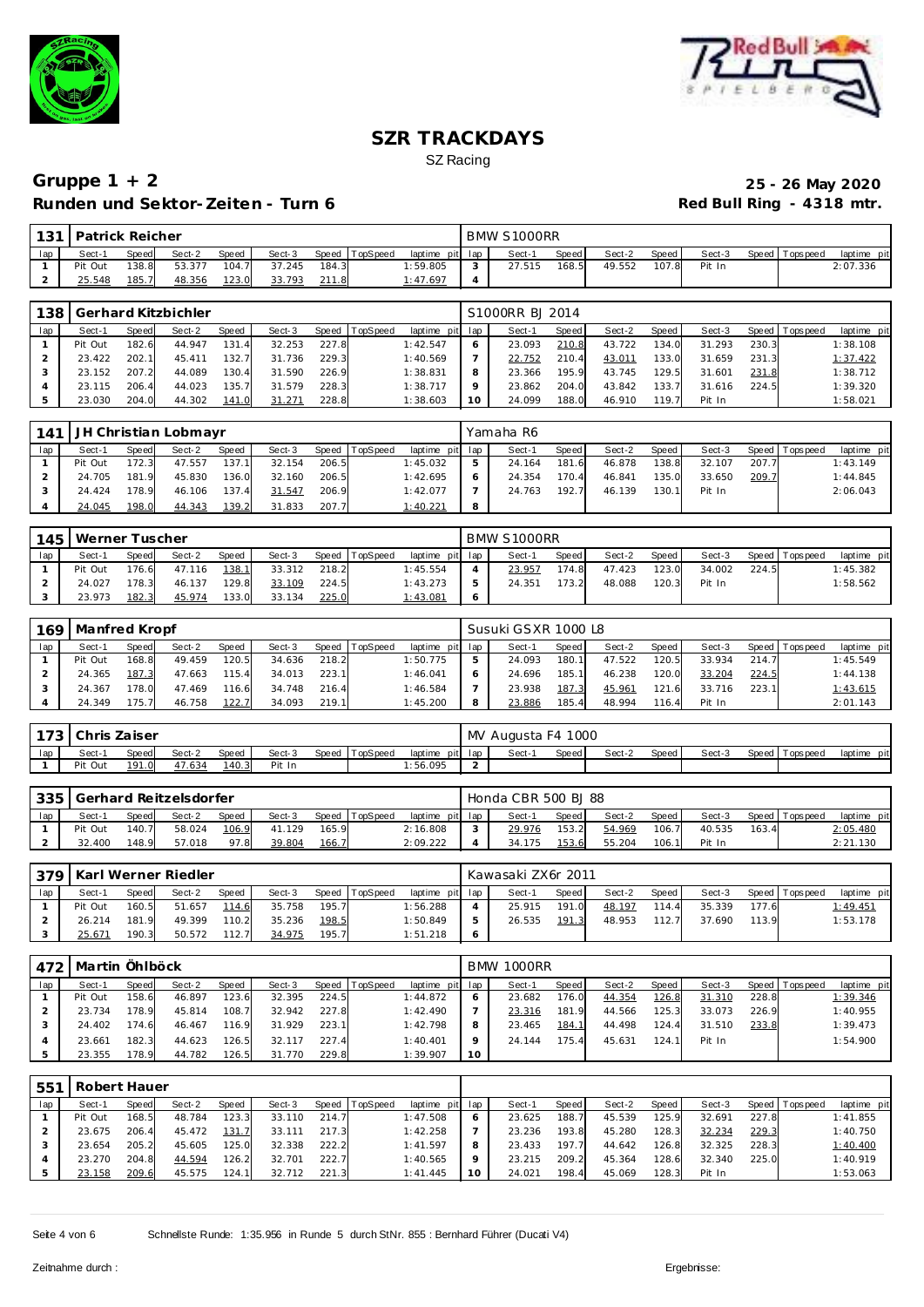



| 552 | Alfrad Grossauer |       |        |       |        |       |                |                 |        |       |        |       |        |       |                   |             |
|-----|------------------|-------|--------|-------|--------|-------|----------------|-----------------|--------|-------|--------|-------|--------|-------|-------------------|-------------|
| lap | Sect-1           | Speed | Sect-2 | Speed | Sect-3 |       | Speed TopSpeed | laptime pit lap | Sect-1 | Speed | Sect-2 | Speed | Sect-3 |       | Speed   Tops peed | laptime pit |
|     | Pit Out          | 144.9 | 51.253 | 112.7 | 40.425 | 158.8 |                | 2:03.031        | 29.674 | 165.2 | 54.782 | 114.9 | 40.592 | 134.2 |                   | 2:05.048    |
|     | .129             | 160.3 | 56.376 | 110.4 | 41.644 | 143.6 |                | 2:09.149        | 35.490 | 157.7 | 50.260 | 106.9 | Pit In |       |                   | 2:18.521    |

| 553 |         |       | Emanuel Gratochwill |       |        |       |                |                 |         |        |              |        |       |        |       |                   |             |
|-----|---------|-------|---------------------|-------|--------|-------|----------------|-----------------|---------|--------|--------------|--------|-------|--------|-------|-------------------|-------------|
| lap | Sect-1  | Speed | Sect-2              | Speed | Sect-3 |       | Speed TopSpeed | laptime pit lap |         | Sect-1 | <b>Speed</b> | Sect-2 | Speed | Sect-3 |       | Speed   Tops peed | laptime pit |
|     | Pit Out | 156.8 | 49.698              | 126.2 | 34.231 | 209.3 |                | : 53.402        |         | 24.730 | 181.3        | 47.903 | 126.8 | 34.147 | 208.9 |                   | 1:46.780    |
|     | 24.823  | 181.6 | 47.901              | 126.2 | 34.114 | 208.9 |                | 1:46.838        |         | 24.466 | 179.8        | 47.323 | 126.8 | 33.477 | 216.4 |                   | 1:45.266    |
|     | 24.761  | 178.3 | 49.333              | 124.7 | 34.027 | 205.7 |                | 1:48.121        | 8       | 24.937 | 188.0        | 46.960 | 123.3 | 33.548 | 210.5 |                   | 1:45.445    |
|     | 25.328  | 171.2 | 49.446              | 127.1 | 34.306 | 206.9 |                | 1:49.080        | $\circ$ | 24.466 | 184.8        | 47.920 | 123.9 | Pit In |       |                   | 2:00.563    |
|     | 24.729  | 181.9 | 47.959              | 127.1 | 34.273 | 210.1 |                | 1:46.961        | 10      |        |              |        |       |        |       |                   |             |

| 555 |         |       | Thomas Mittendorfer |              |        |       |                |                 |        |       |        |       |        |       |                 |             |
|-----|---------|-------|---------------------|--------------|--------|-------|----------------|-----------------|--------|-------|--------|-------|--------|-------|-----------------|-------------|
| lap | Sect-1  | Speed | Sect-2              | <b>Speed</b> | Sect-3 |       | Speed TopSpeed | laptime pit lap | Sect-1 | Speed | Sect-2 | Speed | Sect-3 |       | Speed Tops peed | laptime pit |
|     | Pit Out | 160.7 | 47.687              | 126.8        | 33.953 | 208.  |                | 1:48.687        | 25.014 | 181.3 | 46.581 | 132.0 | 34.798 | 206.1 |                 | 1:46.393    |
|     | 25.875  | 193.  | 46.065              | 130.1        | 33.243 | 206.1 |                | 1:45.183        | 25.453 | 192.7 | 46.052 | 129.2 | 33.516 | 204.5 |                 | 1:45.021    |
|     | 24.589  | 185.4 | 46.399              | 130.4        | 32.830 | 204.9 |                | 1:43.818        | 25.391 | 179.5 | 46.084 | 139.2 | 33.028 | 198.5 |                 | 1:44.503    |
|     | 24.779  | 186.4 | 46.349              | 128.9        | 34.080 | 207.7 |                | 1:45.208        | 25.486 | 187.3 | 46.491 | 134.7 | Pit In |       |                 | 1:53.809    |

| 612 |         |              | Michael Pfeifenberger |              |        |       |                 |                 |   | Yamaha R1 2010 |         |        |           |        |       |                |             |
|-----|---------|--------------|-----------------------|--------------|--------|-------|-----------------|-----------------|---|----------------|---------|--------|-----------|--------|-------|----------------|-------------|
| lap | Sect-1  | <b>Speed</b> | Sect-2                | <b>Speed</b> | Sect-3 | Speed | <b>TopSpeed</b> | laptime pit lap |   | Sect-1         | Speed I | Sect-2 | Speed     | Sect-3 |       | Speed Topspeed | laptime pit |
|     | Pit Out | 165.2        | 50.685                | 117.9        | 34.675 | 208.9 |                 | 1:51.858        | 6 | 25.008         | 181.3   | 48.320 | 113.9     | 35.721 | 215.6 |                | 1:49.049    |
|     | 25.050  | 173.2        | 48.644                | 111.8        | 35.241 | 211.4 |                 | 1:48.935        |   | 25.098         | 168.5   | 48.437 | 113.4     | 33.975 | 217.7 |                | 1:47.510    |
|     | 25.153  | 175.1        | 51.725                | 95.6         | 35.338 | 213.9 |                 | 1:52.216        |   | 24.849         | 175.4   | 48.473 | 115.1     | 34.406 | 217.3 |                | 1:47.728    |
|     | 25.345  | 172.9        | 49.653                | 111.8        | 34.846 | 213.4 |                 | 1:49.844        |   | 24.872         | 186.0   | 48.556 | 111<br>-8 | 34.796 | 213.9 |                | 1:48.224    |
|     | 25.155  | 175.7        | 48.380                | 117.1        | 35.090 | 212.6 |                 | 1:48.625        |   | 25.549         | 182.9   | 48.830 | 110.7     | Pit In |       |                | 1:59.511    |

| 617 |         |       | Michael Gründhammer |       |        |       |          |                 |    | <b>BMW 1000 RR</b> |       |        |       |        |       |                |             |
|-----|---------|-------|---------------------|-------|--------|-------|----------|-----------------|----|--------------------|-------|--------|-------|--------|-------|----------------|-------------|
| lap | Sect-1  | Speed | Sect-2              | Speed | Sect-3 | Speed | TopSpeed | laptime pit lap |    | Sect-1             | Speed | Sect-2 | Speed | Sect-3 |       | Speed Topspeed | laptime pit |
|     | Pit Out | 150.6 | 50.013              | 113.9 | 34.297 | 217.7 |          | 1:56.293        |    | 24.551             | 176.0 | 47.898 | 116.4 | 33.763 | 223.1 |                | 1:46.212    |
|     | 24.722  | 187.3 | 47.508              | 121.3 | 33.785 | 218.2 |          | 1:46.015        |    | 24.671             | 182.3 | 47.585 | 117.1 | 33.757 | 223.1 |                | 1:46.013    |
|     | 24.669  | 178.3 | 49.163              | 114.9 | 33.792 | 222.2 |          | 1:47.624        | 8  | 25.087             | 178.9 | 47.633 | 116.9 | 33.892 | 218.2 |                | 1:46.612    |
|     | 24.756  | 181.3 | 49.424              | 111.3 | 35.019 | 220.9 |          | 1:49.199        |    | 25.829             | 171.8 | 50.215 | 111.1 | Pit In |       |                | 2:02.963    |
|     | 24.886  | 177.4 | 47.905              | 112.3 | 34.318 | 219.1 |          | 1:47.109        | 10 |                    |       |        |       |        |       |                |             |

|     | 675   Peter Zotter |       |        |       |        |                |                 | Triumph Daytona 675 |       |        |       |        |                |             |
|-----|--------------------|-------|--------|-------|--------|----------------|-----------------|---------------------|-------|--------|-------|--------|----------------|-------------|
| lap | Sect-1             | Speed | Sect-2 | Speed | Sect-3 | Speed TopSpeed | laptime pit lap | Sect-               | Speed | Sect-2 | Speed | Sect-3 | Speed Topspeed | laptime pit |

| 834 |         |              | Hans-Jürgen Enzesberger |              |        |       |          |             |     | BMW HP4 2013 |              |        |       |        |       |                |             |
|-----|---------|--------------|-------------------------|--------------|--------|-------|----------|-------------|-----|--------------|--------------|--------|-------|--------|-------|----------------|-------------|
| lap | Sect-1  | <b>Speed</b> | Sect-2                  | <b>Speed</b> | Sect-3 | Speed | TopSpeed | laptime pit | lap | Sect-1       | <b>Speed</b> | Sect-2 | Speed | Sect-3 |       | Speed Topspeed | laptime pit |
|     | Pit Out | 146.1        | 47.756                  | 123.9        | 32.683 | 225.5 |          | 1:47.846    | 6   | 23.357       | 198.0        | 44.359 | 123.0 | 31.746 | 228.3 |                | 1:39.462    |
|     | 24.252  | 183.8        | 45.935                  | 124.1        | 32.715 | 226.9 |          | 1:42.902    |     | 23.444       | 201.7        | 45.444 | 126.8 | 32.139 | 228.8 |                | 1:41.027    |
|     | 24.129  | 181.9        | 45.993                  | 128.9        | 32.655 | 230.3 |          | 1:42.777    | 8   | 23.254       | 197.3        | 49.083 | 125.9 | 32.260 | 225.5 |                | 1:44.597    |
|     | 23.793  | 191.3        | 46.814                  | 114.9        | 32.641 | 229.8 |          | 1:43.248    | Q   | 30.298       | 174.0        | 46.398 | 124.1 | 32.771 | 224.5 |                | 1:49.467    |
|     | 24.211  | 184.1        | 45.813                  | 122.4        | 32.320 | 226.9 |          | 1:42.344    | 10  | 27.997       | 151.7        | 49.508 | 119.7 | Pit In |       |                | 2:07.550    |

| 855 | Bernhard Führer |              |        |              |        |       |          |             |     | Ducati V4 |              |        |       |        |       |                 |             |
|-----|-----------------|--------------|--------|--------------|--------|-------|----------|-------------|-----|-----------|--------------|--------|-------|--------|-------|-----------------|-------------|
| lap | Sect-1          | <b>Speed</b> | Sect-2 | <b>Speed</b> | Sect-3 | Speed | TopSpeed | laptime pit | lap | Sect-1    | <b>Speed</b> | Sect-2 | Speed | Sect-3 |       | Speed Tops peed | laptime pit |
|     | Pit Out         | 177.7        | 46.819 | 128.9        | 32.125 | 235.8 |          | 1:42.029    | ь   | 22.309    | 204.4        | 42.959 | 138.1 | 30.688 | 238.9 |                 | 1:35.956    |
|     | 22.811          | 202.1        | 44.164 | 136.0        | 30.994 | 233.8 |          | 1:37.969    | O   | 22.520    | 210.4        | 42.802 | 137.1 | 31.785 | 241.6 |                 | 1:37.107    |
|     | 22.557          | 200.6        | 43.871 | 136.0        | 30.903 | 240.5 |          | 1:37.331    |     | 22.989    | 196.6        | 43.564 | 138.8 | 30.860 | 241.6 |                 | 1:37.413    |
|     | 22.440          | 205.2        | 44.351 | 136.0        | 30.795 | 240.0 |          | 1:37.586    | 8   | 22.775    | 193.4        | 46.231 | 126.2 | Pit In |       |                 | 1:49.222    |

|     | 2-IN Christian Rabl |              |        |              |        |       |                |                 |   |        |         |        |       |        |       |                 |             |
|-----|---------------------|--------------|--------|--------------|--------|-------|----------------|-----------------|---|--------|---------|--------|-------|--------|-------|-----------------|-------------|
| lap | Sect-1              | <b>Speed</b> | Sect-2 | <b>Speed</b> | Sect-3 |       | Speed TopSpeed | laptime pit lap |   | Sect-1 | Speed I | Sect-2 | Speed | Sect-3 |       | Speed Tops peed | laptime pit |
|     | Pit Out             | 167.5        | 51.200 | 120.8        | 35.329 | 207.3 |                | 1:52.261        | 5 | 25.550 | 171.0   | 48.152 | 123.6 | 34.337 | 208.1 |                 | 1:48.039    |
|     | 25.595              | 174.8        | 49.170 | 123.3        | 34.631 | 204.9 |                | 1:49.396        |   | 25.733 | 182.3   | 48.626 | 126.5 | 34.553 | 211.8 |                 | 1:48.912    |
|     | 25.624              | 180.4        | 48.592 | 117.6        | 34.648 | 205.3 |                | 1:48.864        |   | 25.626 | 176.0   | 49.991 | 114.9 | Pit In |       |                 | 2:10.749    |
|     | 25.825              | 172.9        | 50.329 | 120.0        | 35.665 | 204.9 |                | 1:51.819        | 8 |        |         |        |       |        |       |                 |             |